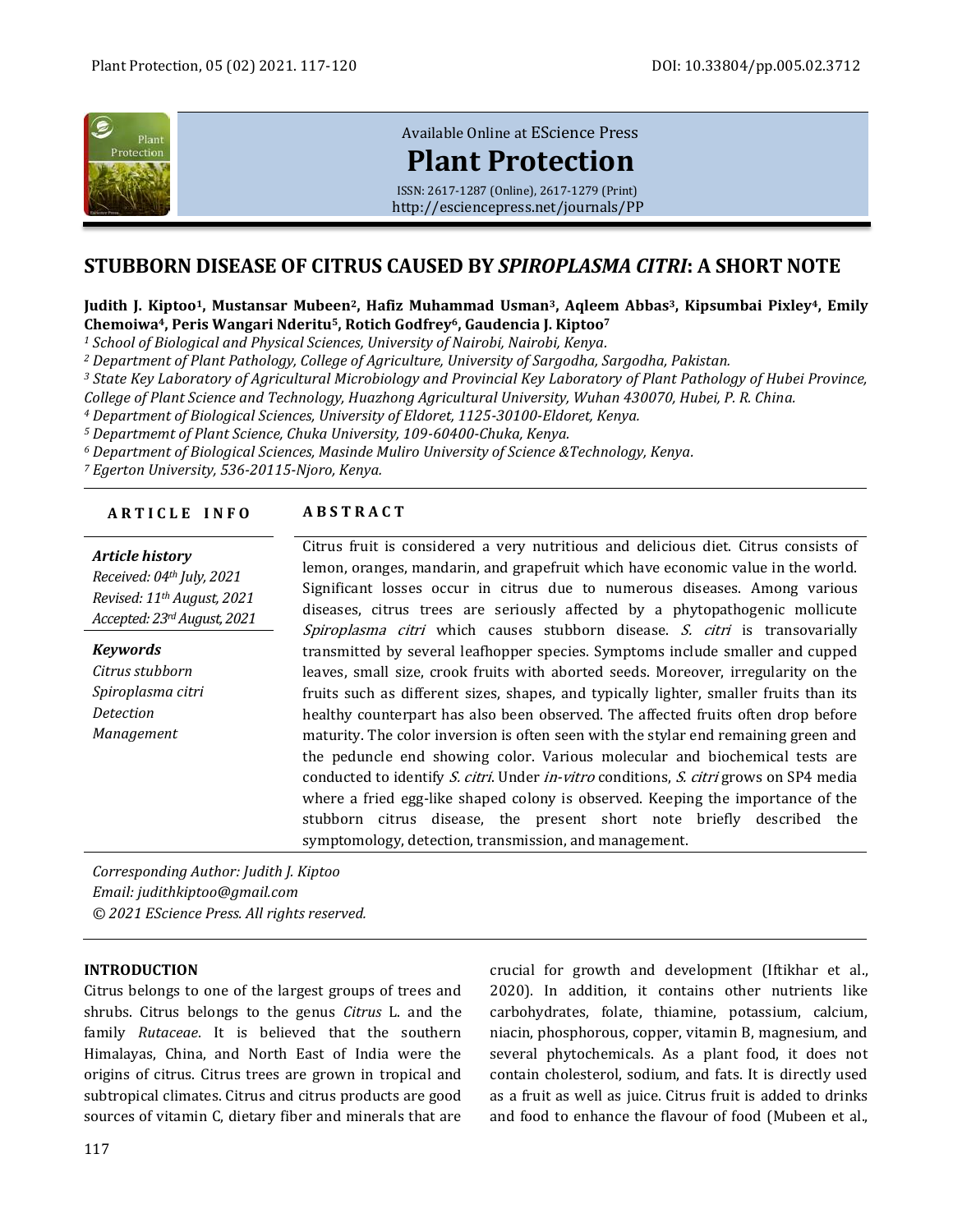2015a; Mubeen et al., 2015b). About 140 countries cultivate citrus fruit all over the world. In the world, Brazil is the biggest citrus-producing country. Other prominent citrus-producing countries are USA, Spain, Japan, Israel, Turkey, Egypt, Cuba, South Africa and Pakistan (Anwaar et al., 2020). Mandarin, sweet lime, bitter orange, grapefruit, lime, and lemon are commercially available globally. Significant losses occur in citrus crops due to biotic and abiotic factors. Citrus trees are affected by several viruses, bacteria, fungi, and virus-like diseases (Mubeen et al., 2015b). Among these diseases, citrus trees are seriously affected by a prokaryotic pathogen, *S. citri* that causes stubborn citrus disease (Gumpf and Calavan, 1981).

The stubborn disease was referred to as a disease in California in 1944 (Bové and Garnier, 2002). The arid and hot regions viz. Arizona, Mediterranean Basin, California, North Africa and the Middle East are highly affected by stubborn citrus disease caused by *S. citri.*'In cold areas, it does not cause devastating effects. PCR and RFLP are used to detect Spiroplasma and phytoplasma. It is a severe and lethal pathogen that harmed the citrus industry (Yokomi et al., 2008). The insect vector, dodder, and grafting are involved in disease transmission. The trees with severe infection produced smaller and fewer fruits and had lower yields (Lee et al., 2006). The industry scale of the citrus market is about one trillion dollars, contributing most of the agricultural income (Lee et al., 2019). Therefore, the management of citrus cultivation to maintain citrus productivity and profitability is very important. This review will give a quick rundown of *S. citri* and its impact on citrus production, cultivation, and management of stubborn disease.

# **The causal pathogen**

The prokaryotic pathogen *Spiroplasma citri* causes citrus stubborn disease. *S. citri* belongs to class *Spiroplasmacae*, family *mollicutes*, having spiral morphology. It is a cell wall-less bacterium in the class *mollicutes* that moves slowly in the phloem sieve tubes of the tree. Among mollicutes, Spiroplasma has welldefined morphology. *S. citri* has the largest genome with low G+C content. The obligation of cholesterol for growth, complete resistance to penicillin, low guanine and cytosine contents of cellular deoxyribonucleic acid (DNA), small genome size, are among the numerous cultural properties (Gumpf and Calavan, 1981).

# **Detection of** *Spiroplasma citri*

*S. citri* can be detected based on culturing procedure in

liquid media and can be identified under a dark field microscope (Wei et al., 2021). In low agar media, the spiroplasma form fried egg fuzzy colonies with occasional surrounding satellite colonies because of their ability to move through the agar matrix (Abd El-Fatah et al., 2016). Serological based detection methods have also been used to detect *S. citri* in the field (Umar et al., 2020). Polymerase chain reaction (PCR) is a better technique to detect *S. citri* in infected plants with 100- 1000-time sensitivity (Yokomi et al., 2008). The nested and single PCR and RFLP (restriction fragment length polymorphism) have been applied for the detection of *S. citri* based on primers (spiraline) gene sequence (Fletcher et al., 2006).

# **Symptomatology**

The symptoms on mature trees are usually less noticeable. Under field conditions, diagnosing the stubborn disease is difficult due to symptom resemblance with a nutritional deficiency (Iftikhar et al., 2020). During early infection in the plant, *S. citri* used sterol and carbohydrates that cause mottling and stunting. On the leaves, the symptoms include smaller and cupped leaves and are smaller in size. Affected trees have short internodes and produce small and fewer fruits. The tree gives the appearance of witches's broom. The infected trees habitually produce few fruits which are smaller in size and acorn-shaped (Figure 1). Even when fruits are mature, they habitually do not color at the end of the stem, and seeds are also aborted. The fruits become differing sizes, shapes, and typically lighter, smaller than their healthy counterparts, crooked and have aborted seeds. The colour inversion is often seen with the stylar end remaining green and the peduncle end showing color. The leaves are smaller, cupped, and often have a vertical appearance and become unnaturally thick, mottled, or have a chlorotic pattern (Shi et al., 2014).

# **Transmission**

The primary vector of stubborn disease is the leafhopper. This is a plant-sucking insect that has piercing mouthparts. The insect feeds into the phloem of the plant (Roistacher, 1991). The beet leafhopper transmitted virescence agent (BLTVA) and yellow aster were two distinct phytoplasma diseases. BLTVA yellows initially cause mild chlorosis, lower leaves become purple, excessive side root proliferation and premature flowering. The graft, mechanical, and dodder transmission are also involved. This is a phloem limited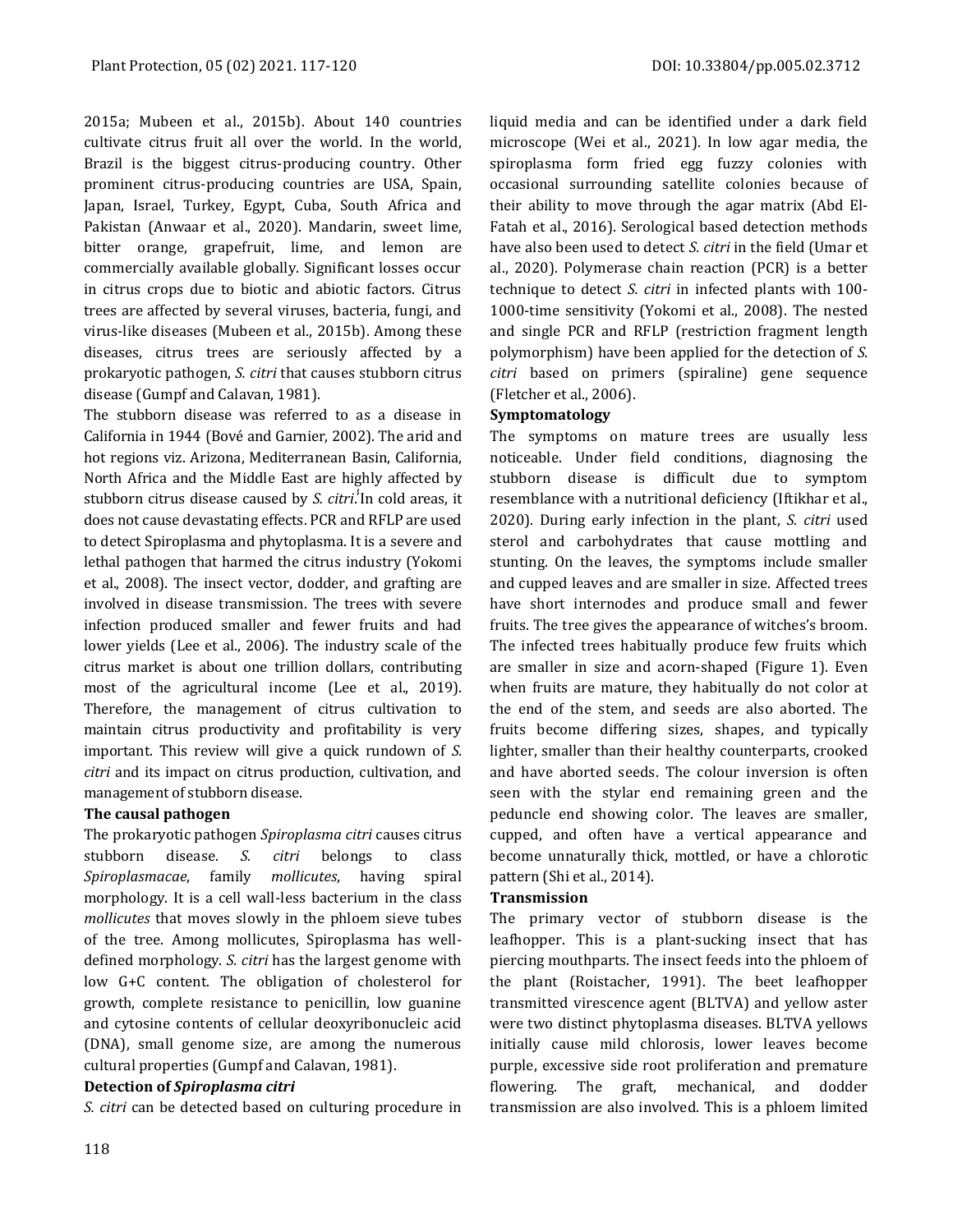pathogen and transmitted by graft propagation (using infected scion, rootstock, or transfer from an infected

> **A B C D**

plant to a healthy plant (Gumpf and Calavan, 1981; Lee et al., 2006).



Figure 1: Hard appearance like the stone of fruit and aborted seeds (A); Infected cupped leaves, thick, mottle or had the chlorotic pattern (B); Infected trees had stunted growth (C) and produced small size fruits (D)

#### **Management**

Preventing *S. citri* from accessing and infecting young, vulnerable plants is the most efficient method to avoid stubborn citrus disease. Several cultural traditions are the most effective means of doing this. *S. citri* is spread by a variety of insect vectors, including the beet leafhopper. Planting trap plants, such as sugar beets, which the insect vectors prefers but are not susceptible to obstinate citrus disease nearby, to attract diseasecarrying insects away from citrus trees, is one of the successful strategies against the beet leafhopper (Mello et al., 2010a; Mello et al., 2010b). A chemical component may eliminate the insect vector and prevent enhanced efficacy by spraying pesticides on the trap plants, eliminating the insect vector, and preventing the bacteria from reaching the citrus crop. Because older trees are less vulnerable to *S. citri* infection, it is important to avoid infection while the tree is still growing. Citrus trees under six should be destroyed since they will never be productive. In contrast, diseased

trees older than six should be individually assessed and either have symptomatic portions removed or completely replaced with a healthy plant. The obstinate citrus disease may be transmitted via grafting. Therefore, make sure the mother tree is clear of *S. citri* before propagating it. To avoid introducing *S. citri* into an orchard, plants should be purchased from regions where the disease is not present. Furthermore, it is critical to keep a careful eye on weeds in new orchards to ensure that they are not vulnerable hosts of *S. citri* and eliminate any susceptible ones as soon as possible (Mello et al., 2010b).

#### **Conclusions and future prospects**

Citrus stubborn is one of the major diseases of citrus throughout the citrus growing regions of the world. The disease is transmitted by grafting therefore, make sure that grafts/buds should be free from the pathogen. Moreover, the leafhoppers that are vectors of stubborn citrus disease should be controlled eco-friendly to minimize pathogen transmission to the citrus orchards.